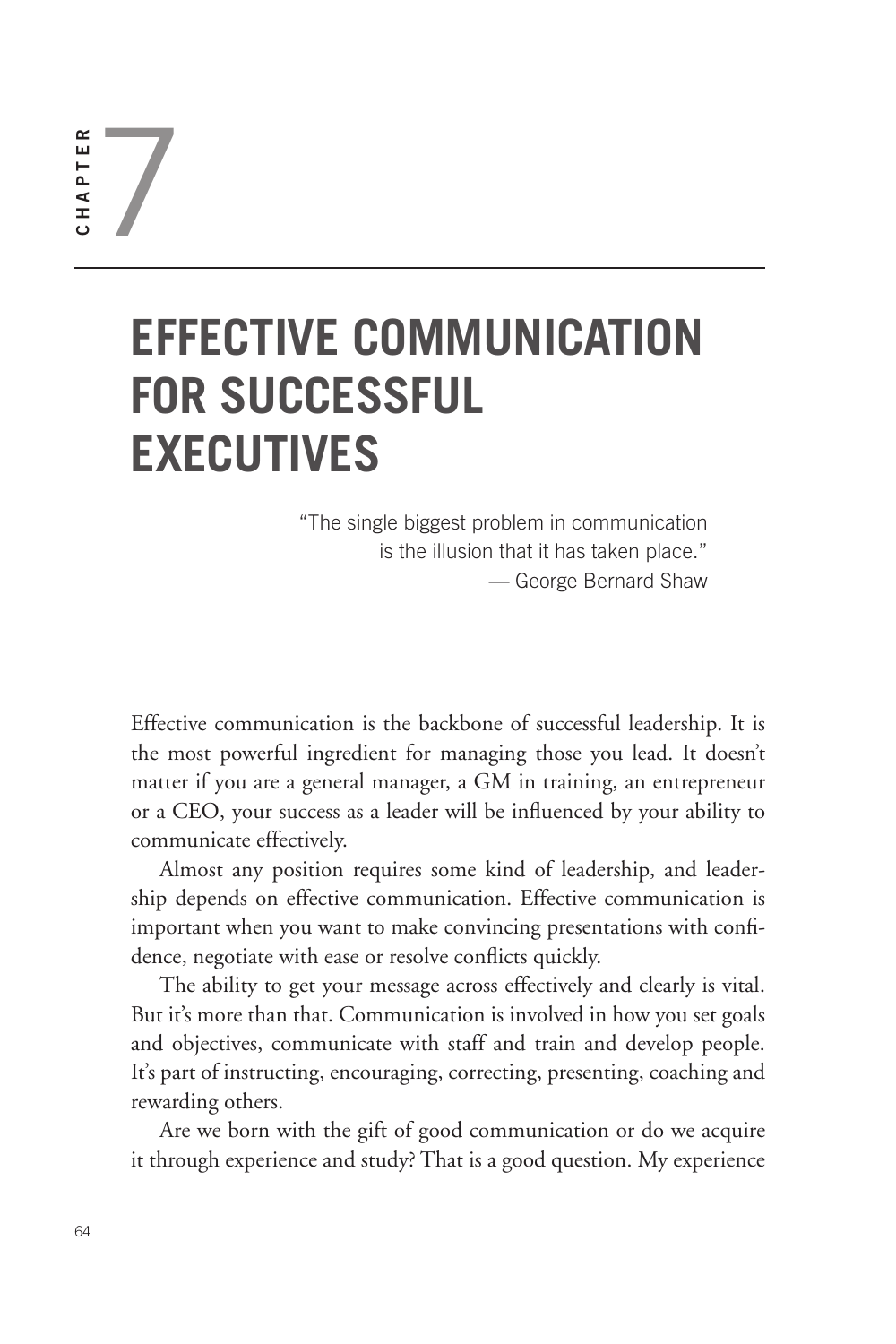indicates that some are born with this ability while others have to work hard at it. What I mean is that for some of us communication flows naturally but for others it must be more intentional.

Here is an important point to remember. What I am about to share with you can benefit both types of people. Paying attention to the key components of communication will make you a better communicator whether you are a natural-born communicator or one who has to learn to hone that skill.

Let's simplify this by rating communication skills on a scale of one to ten. I hope that following and implementing these practical suggestions will move your score up by two to four points or more on the communication scale. No matter where your starting point is, you can improve your score by reflecting on these suggestions and putting them into action.

## **PERSONAL COMMUNICATION**

### **Communicating Clearly**

Motivating people, gaining the trust of your team or customers, managing change and negotiating successfully all require clear communication. Clear communication means that people understand what you say and what your expectations are of them. If people tell you, "I am sorry I misunderstood" or "Oh . . . is that what you meant?" then you may want to review your communication style.

Here are three easy steps to achieve clearer communication:

- **1) Prepare ahead of time.** Think beforehand what you want to communicate, whether it is at a meeting, on the telephone or through an email or whatever medium you are using. Think first and then organize your message.
- **2)** Take the time to **clearly explain the message** you are communicating. Do you need examples, photos or documents to reinforce your message? Ask the person or group for confirmation of what they understood from your message. Be diplomatic, but a timely, quick confirmation is a sign of caring, and it also emphasizes that communication is a two-way process.
- **3) Follow up** in due time to make sure the message has been received correctly.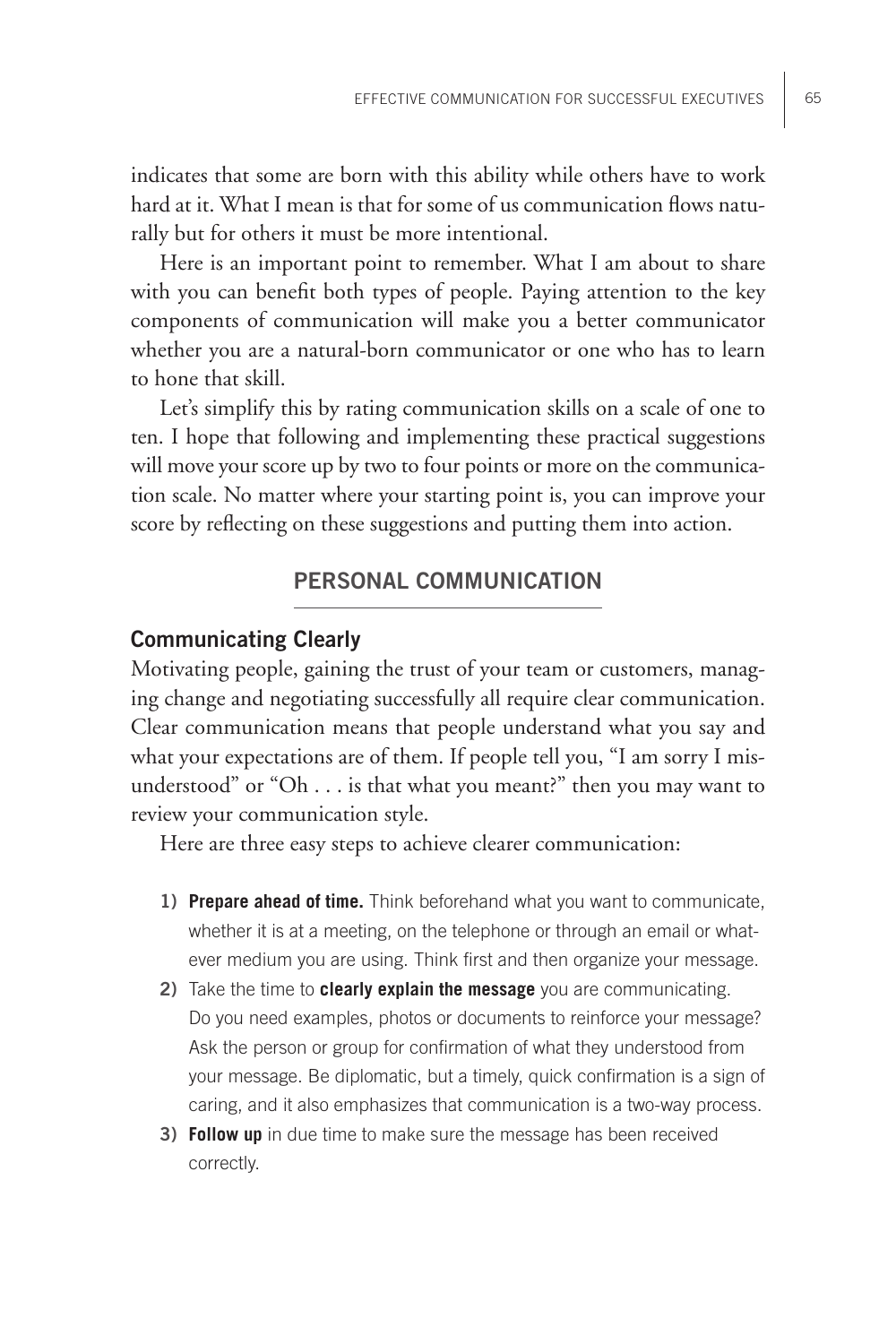Achieving clarity starts by being clear in your own mind about what you want to communicate and to whom. Try to eliminate ambiguity or potential misunderstandings when relaying information, ideas or instructions by being brief, concise and to the point.

As we discussed in an earlier chapter, executives and senior managers have three key responsibilities when leading teams:

- **1)** Delivering **results**.
- **2)** Strengthening the **strategic position** of their company, division, department or team.
- **3) Developing** their people skills and **building** a strong team.

Effective communication is the most important ingredient in achieving these three key responsibilities.

If you are not effective at delegating, it is only a matter of time before you hit a brick wall because you can't do everything yourself. Many team leaders are workaholics and many end up stressed and burnt out due to lack of proper delegation. It doesn't matter how strategically minded you are or how smart you are. You need to get those you lead to execute your strategy with excellence, and to do this you need to communicate this strategy with effectiveness.

Part of communicating clearly also means using the appropriate vehicle. There are many different tools at your disposal for enhancing your communication. They include face-to-face communication, meetings, telephone, email, writing, speaking, town hall meetings, formal and informal events, breakfasts, lunches and dinners.

#### **Learning to be a good listener**

Is it easier to talk or listen? Because we have two ears and one mouth, it should be easier to listen, but I bet you agree that it takes effort and training to be a good listener!

Learning to listen is also part of being an effective communicator. Listening is not the same as hearing. Hearing is the sound you hear, while listening requires focus and paying attention not only to what is being said but to *how* it is being said. A good listener will also listen to what is not said.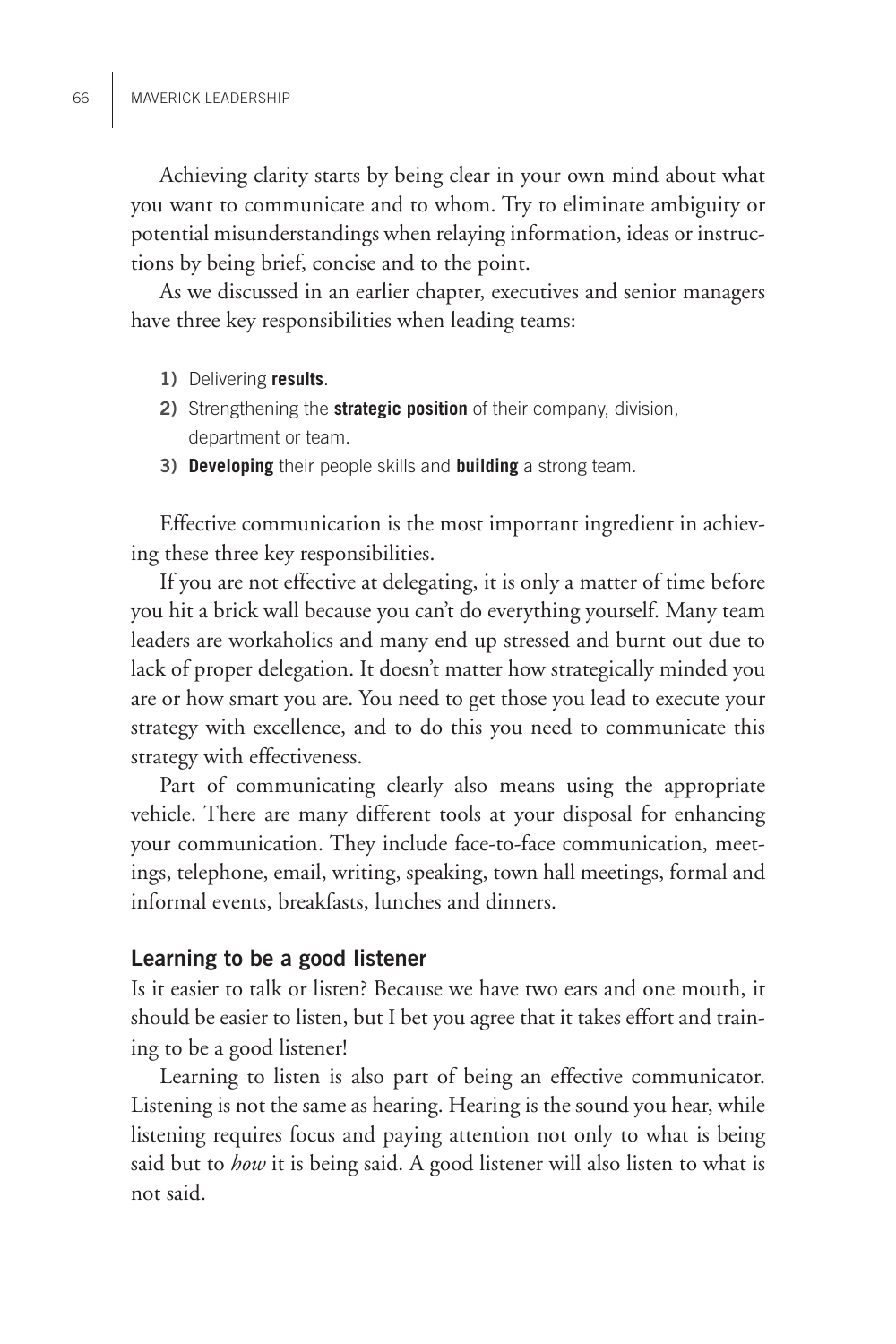# Becoming a good listener requires some basic principles. Here are five key points:

- **1)** Stop talking! While this may be obvious, it is important. A general rule of thumb in situations where listening is important is to use the 80/20 rule. This means that you listen 80% of the time and you speak or ask questions 20% of the time.
- **2)** Be prepared to listen. Take interest in what is said to you. Take interest in the person who is talking to you.
- **3)** Maintain eye contact whenever possible.
- **4)** Remove any distractions or potential distractions that may disrupt your listening. In addition to mobile phones, telephones or the presence of other people, this could include someone who speaks with a heavy accent, the tempo people are talking with, loud volume or lack of privacy.
- **5)** Pay attention to non-verbal cues such as facial expressions, body language/gestures, tone, eye contact and key words.

## **INTERNAL COMMUNICATION (For organizations/companies)**

As an entrepreneur, executive or manager, it is essential for you to use key events to update those you lead on things like company achievements, performance appraisals and future goals. A summer BBQ or Christmas party are excellent occasions to do this and they provide opportunities to thank and encourage the staff.

Send a **one-page letter to all employees** every quarter. This helps them stay up-to-date on the company's performance and informs them about future goals. Posting the letter on the bulletin board is all right, but it is more effective to attach the letter to the pay statement or check. This ensures that every employee receives the letter and knows about it.

**Meeting new employees** for a quick breakfast within their first 30–60 days of employment is exceptionally informative both for you and them. You will learn about your recruiting and selection procedures, company training systems, frontline managers' behavior, productivity and quality measures, and get suggestions free of charge. Most importantly, you will learn first-hand about the calibre of people who are joining your team.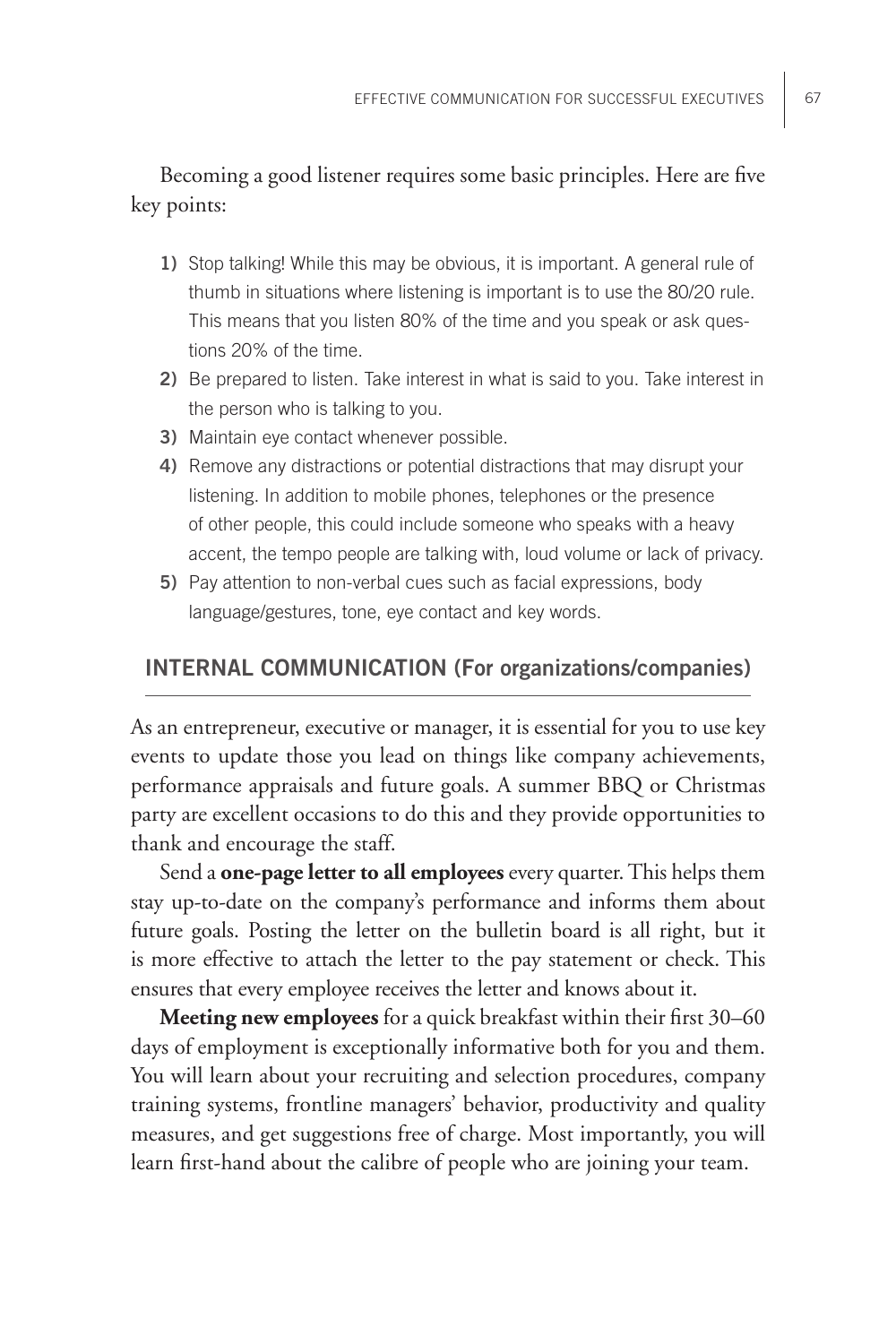**Performance reviews, employee awards, employee suggestion programs** and **sales lead programs** are all excellent tools in the quest to promote internal communication. Don't depend on your human resources manager to manage these HR tools. Take the time to review these tools periodically with your managers. Find out if suggestions are increasing or decreasing.

Select a few suggestions and ask to see what answers were provided, who provided them and how long it took management to respond. Find out if sales leads are being used by the sales force and how successful they are. Ask the sales-lead providers if they were thanked for submitting the sales leads, and if they received their commission.

These tools will motivate your staff, boost team morale, enhance effective teamwork and spur staff to be dedicated to customer satisfaction. These tools help make the sales department, operations or production departments work effectively together.

Performance reviews that are well executed and well managed help managers and staff work together better and avoid the "us vs. them" mentality. That sort of thing often creates invisible walls, which in turn inhibit creativity and performance.

**Frequent celebrations** for exceptional performance, significant achievements by the staff and achieving key milestones help build staff confidence and help keep things in perspective in a competitive marketplace that is filled with increasing customer expectation. Take the opportunity of a special event and make it a mini celebration by offering a pizza lunch to the department or staff. Celebrate a major win like a new record for productivity in the plant or the acquisition of a strategic new customer by making a small speech. This is when you compliment the teamwork, open a bottle of champagne and distribute free gift cards. Whatever is acceptable in the company culture is a great communication tool.

A **suggestion program** also helps employees think about how to improve the business. The people on the frontline with customers or who carry out the actual work (those on the assembly line, in the warehouse, in the delivery truck or behind the computer) are always your best source of suggestions. You must encourage your employees to be proactive in thinking about improvements, and encourage them to find solutions that work both for them and the company as a whole.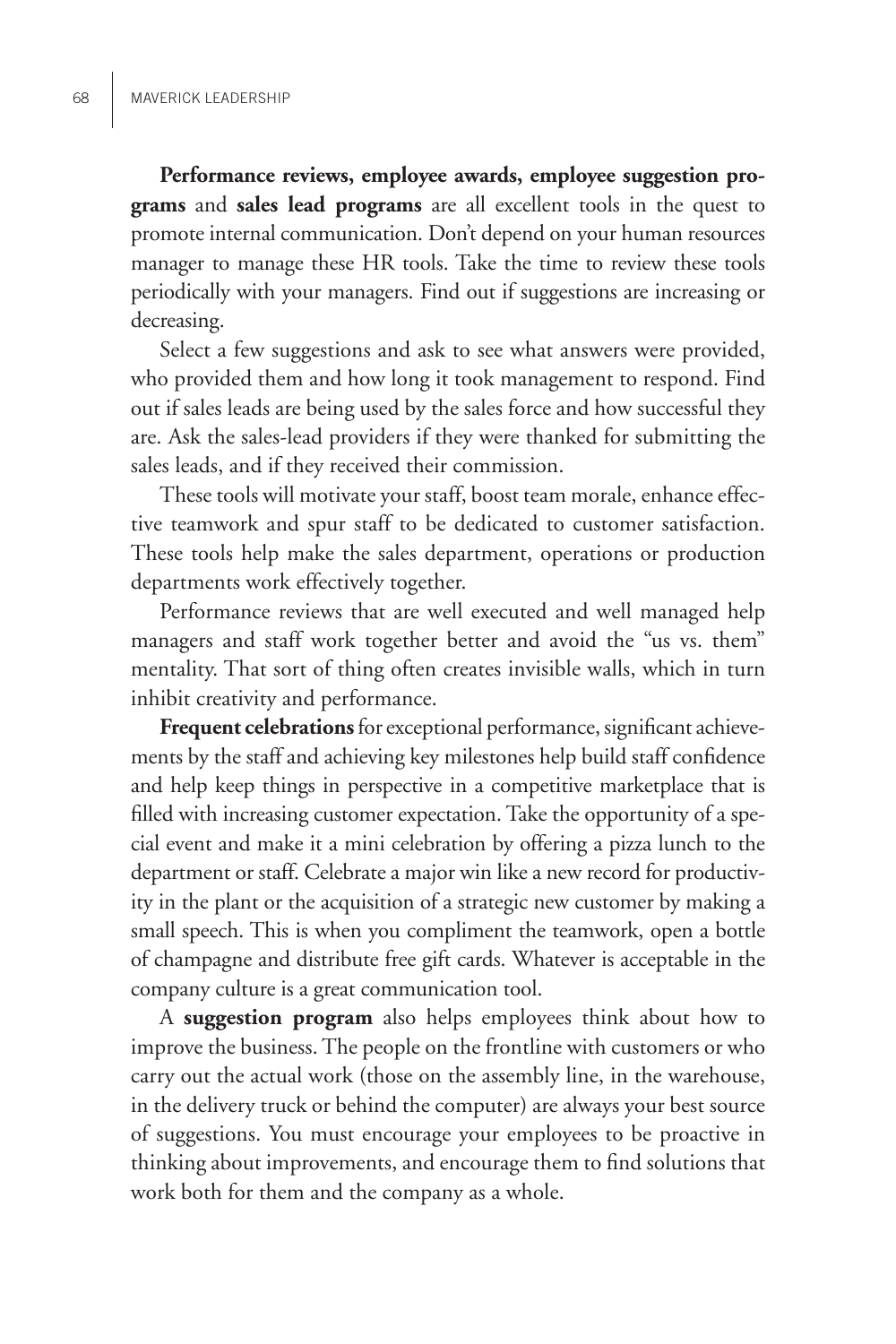You must also reward them for their input, and the reward does not always have to be monetary. There are many ways to reward people. It doesn't matter if you manage a large company with several hundred employees or a small family business with a handful of them.

## **What most motivates people is recognition.**

You can reward your employees and recognize their achievements in many ways. Public and private praise can be in the form of thank-you cards, gift cards, buying lunch, a merchandise gift or gift card or a subscription to their favorite magazine. Most of all, make sure you tell people how good you feel about what they did, and how it helps the organization and the team. Encourage them to do more of the same good work. Be specific and genuine.

Finally, with regards to internal communication, it is vital that you **meet once a month with your senior team** to review the results vs. the plan. Do this to evaluate what decisions need to be made and what action must be taken in order to accelerate or sustain your performance. This helps gauge if you are on track or need to turn things around if you are behind. Separate meetings with team members can address specific issues, but there is no substitute for a monthly meeting where senior team members learn how the team is doing corporately.

Keep in mind that developing your people and building a strong team are key responsibilities of a good leader. Use these team meetings to develop the leadership skills of team members. These skills include public speaking, being accountable, taking responsibility, decision making, planning, communicating, problem solving, meeting deadlines, setting objectives, handling human resources issues and resolving conflicts.

#### **Downward, upward and lateral communication**

Before I leave the subject of personal and internal communication, I want to explain the different types of internal communication (i.e., downward communication, upward communication, lateral communication).

Downward communication is communication from a manager to members of the team. Upward communication is communication from you to your immediate superior/boss. Lateral communication is communication from you to your colleagues in the company. The content and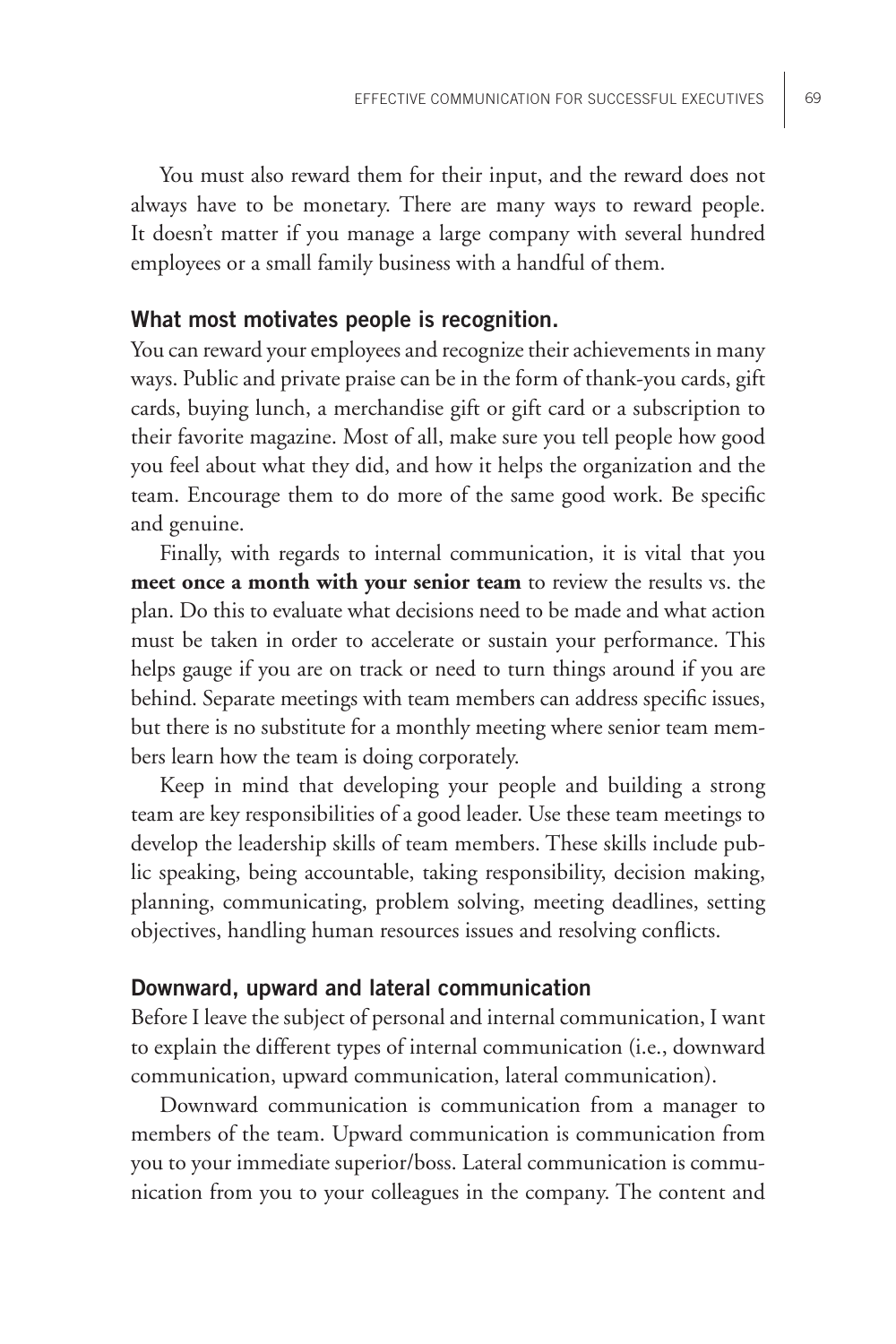approach will differ depending on the direction of the communication, and this must be taken into account when crafting your communication strategy.

Equally important is knowing the difference between communication that seeks to simply **inform**, communication that seeks to **obtain approval** and communication that gives a **direct order or instruction**.

Look at the difference between these examples:

- I am writing to **inform** you that we have opened a new office in . . .
- I am pleased to **announce** the appointment of Mary King to the position  $of \ldots$
- I am writing to seek your **approval** over the purchase of . . .
- I am looking forward to your **support** for the project . . .
- I am writing to remind you that I am waiting for your **written authorization**  $for \ldots$
- I am writing to **inform** you that effective May 5, xxxx . . .
- I am writing to **invite** you to our meeting of . . . on the subject of . . . Please come prepared with . . .
- I am writing to seek your specific **feedback** on . . . Thank you for responding by email by Thursday . . . so that I can . . .

# **EXTERNAL COMMUNICATION**

External communication involves effective communication to and with the marketplace, customers, prospects, suppliers, bankers, media, governments and competitors. Your company's goodwill is not only based on sales and profits, but also includes your company's reputation within the marketplace. It is important to know what customers and suppliers think of you, and what message you are actually conveying to the world.

Everything used externally communicates something to the marketplace. This includes your business cards, brochures, letters, website, signs, invoices, envelopes, product packaging and even your check and packing slip.

Every piece of paper coming from you directly or indirectly sends a message.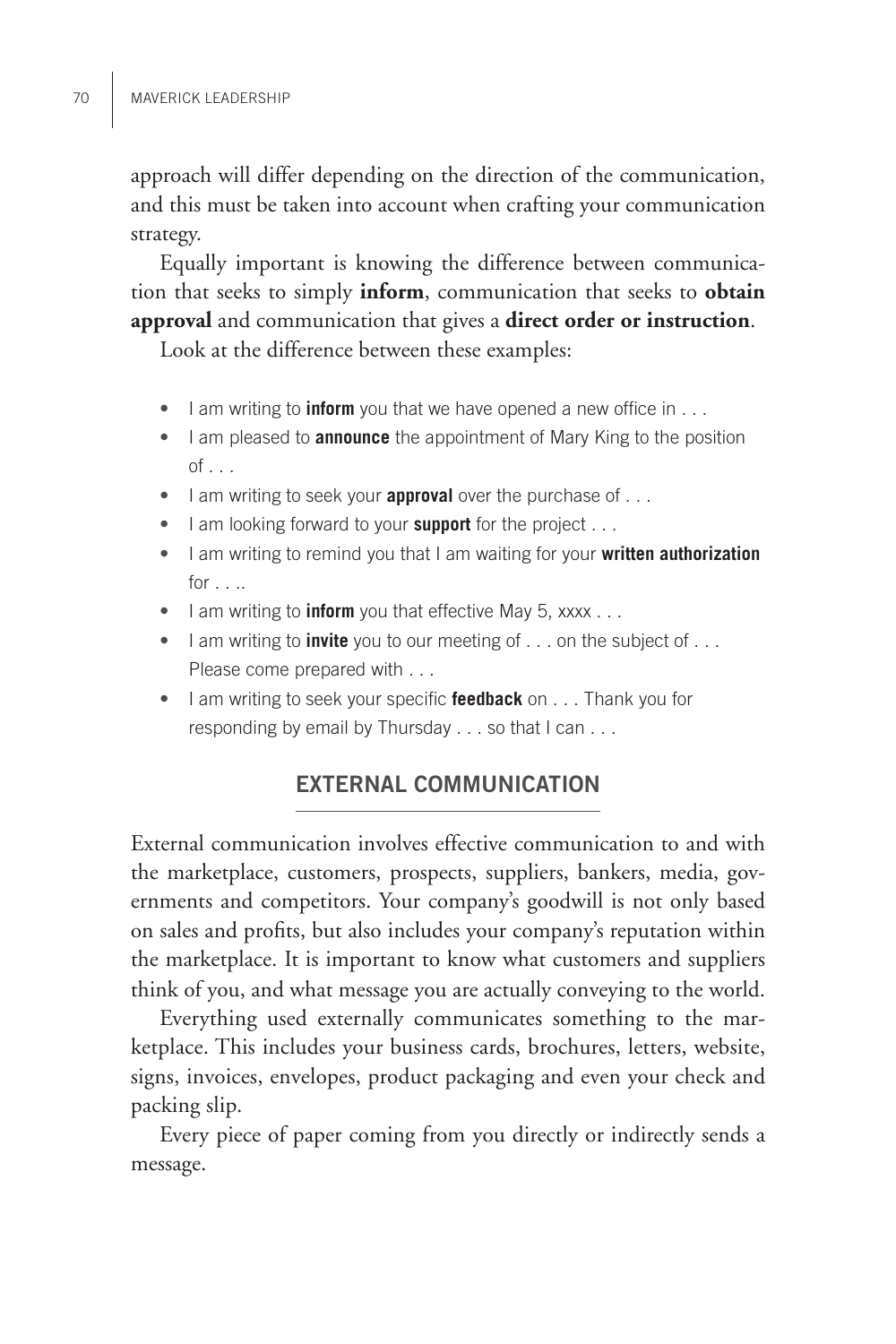The organization's reception area, office, plant, warehouse, signage and parking lot all communicate a message. Is your reception area clean and attractive? Is the telephone answered quickly and professionally? In this sense, external communication can be powerful and it often happens in an entirely passive state. Remember that you never get a second chance to make that first impression. This is why frontline and front-desk staff, and their environment, are key participants in your organization's external communication.

You can use those moments that visitors spend in your reception area to communicate subliminally. For example, display awards the company has won. Exhibit photos of your product(s) or key staff members. Show any community initiatives you contributed to, along with certificates of membership in associations. All these things help communicate that your business is well established, proud of its contribution, helpful in the local community and successful.

A clean visitors washroom will also be remembered by people who may have traveled far to get to your office. A small bouquet of fresh flowers (have them picked up or delivered) or a bowl of candy on the receptionist's desk add a nice finishing touch in making waiting time in your reception area pleasant. Making your work environment clean, safe and attractive sends a clear message to employees, customers and visitors alike.

In most companies, communication with the external world happens largely through telephone and email. Again, it is an excellent investment to provide specific training to your employees about professional telephone manners. This includes the use of voicemail and recorded messages, how to transfer calls and how to leave effective voicemails. In this manner, not only do you train your people to be more effective and productive, but you impress customers and business associates with the high calibre of professionals you employ in the company.

I always get positive comments and praise regarding how professional and friendly my assistants who answer the office telephone are. I am told how they go beyond the call of duty to help callers with their needs, or inform them of my whereabouts if I am away, or take important messages or suggest my voicemail.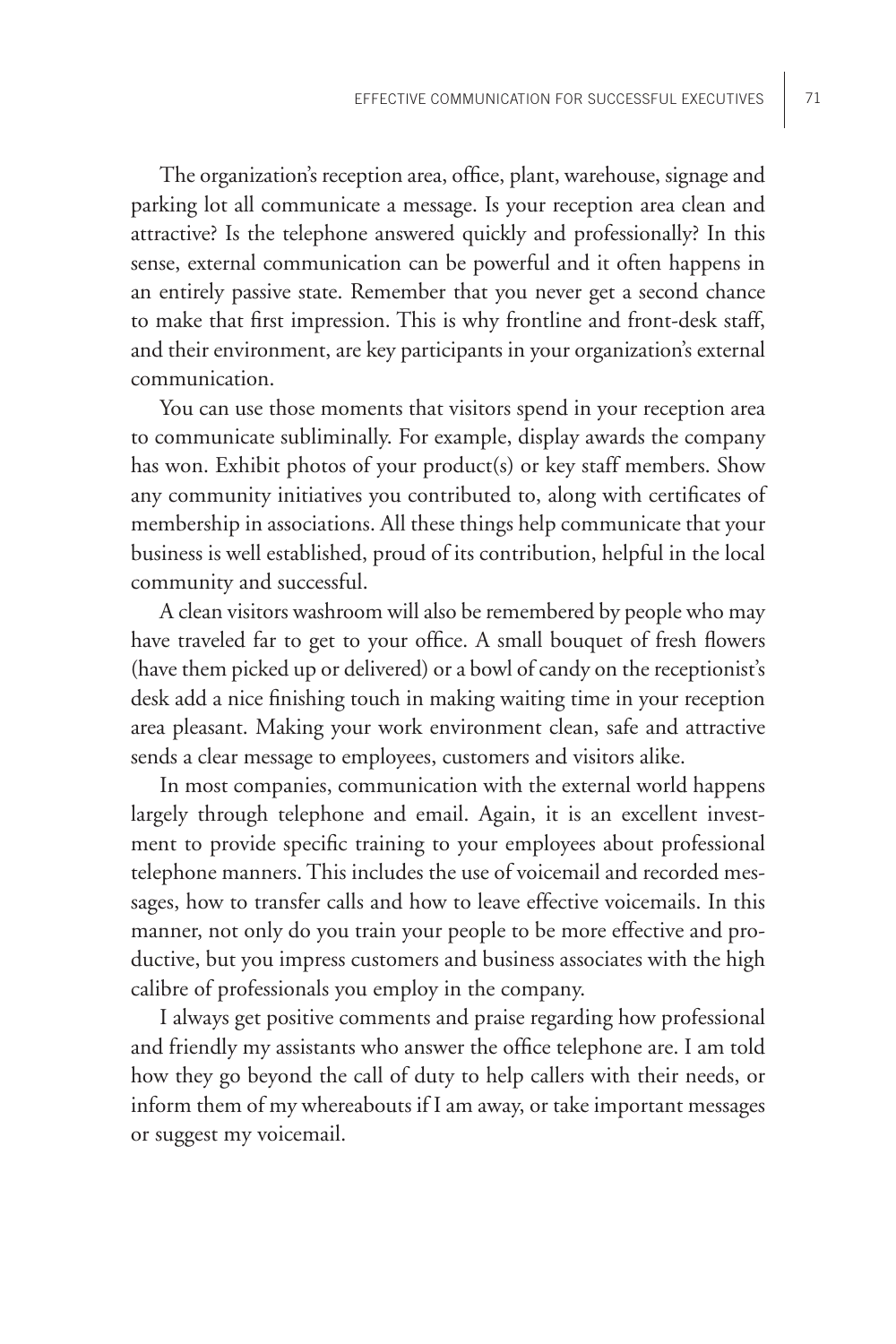Don't underestimate the importance of a good receptionist and a welcome and friendly voice when people are trying to reach you. Here is another important note. Always try to take your calls, even when you know it is a sales call! I know some of you will not agree, but here is why I think it is important. First, you may be interested in what the caller has to offer. Second, you may turn around the situation and identify an opportunity.

Finally, I believe that even if you have no interest in the caller's product or service, you should be the one who says "thanks but no thanks." It should not be your assistant. In other words, don't hire gatekeepers. Be open to the world, and once you know the specific message, be selective.

The same suggestion applies to proper use of the email system, which can be a great productivity booster (or productivity bandit) for your organization. Companies invest vast amounts of money to purchase and install the latest technological devices and software but then fail to invest in training people how to best use this technology.

Investing in training is a profitable proposition because it helps your staff be efficient in their role as they use the technology in order to make things faster, more efficient and organized. More on this can be found in the training chapter. But here are some simple do's and don'ts about email protocol:

## **Email ABCs**

- **1)** Don't answer your email throughout the day. It is distracting and contagious, steals your ability to concentrate and makes you unable to differentiate between the important, the urgent and the priority. Dedicate specific times during the day to read your emails and respond to them.
- **2)** When answering an email, think first, think again and then choose the appropriate words. Never allow your emotions to run wild. Manage your emotions and select appropriate vocabulary.
- **3)** Remember that email is an official communication tool.
- **4)** Respond, don't react is excellent advice.
- **5)** Use blind-copy email in specific situations but not as a general rule.
- **6)** Copy only those who need to receive the information. If you want to send it for FYI (for your information) purposes, forward your message and put in the subject "FYI."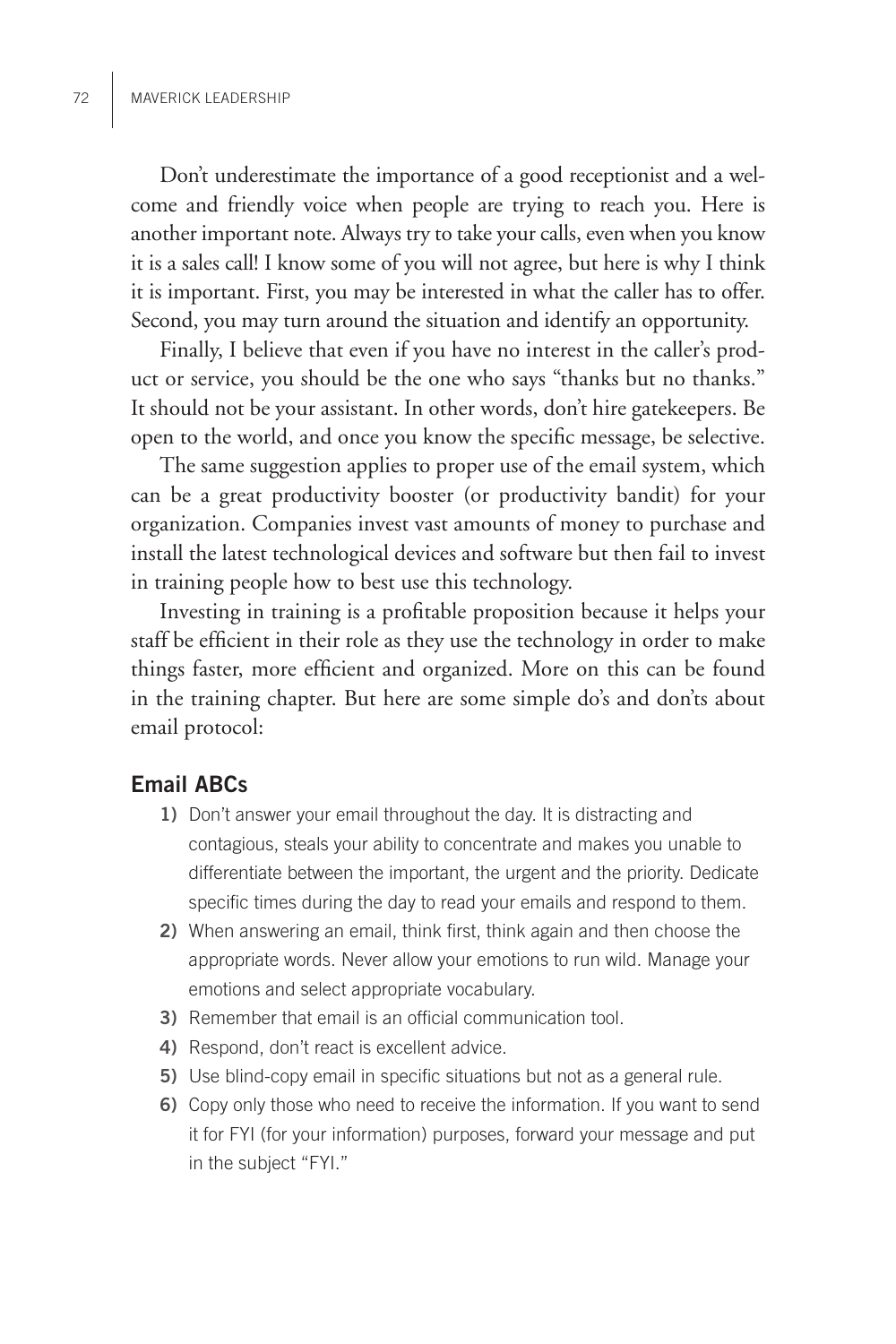- **7)** When replying to an email, change the subject as needed. Don't merely reply using the sender subject unless the subject is the same. If the subject has indeed changed, change the subject to best reflect the content of your email.
- **8)** Email is public domain, so never use profanity or bad language. A good rule of thumb is that if what you are saying needs to remain confidential or reserved, then email is not the right tool for the message.
- **9)** Always acknowledge receipt of your emails even with a simple thank-you note in the subject, which takes seconds.
- **10)**Have a signature on your outgoing email with your name, position, company, contact details and company logo. This makes it easy for the recipient to know immediately who has sent them the email and how to contact you. Some people attach a disclaimer and that's OK if it is brief.

### **Your marketing engine**

Make sure your marketing machine also communicates the right message to the marketplace. This means a professional and attractive website, an attractive trade-show stand, corporate events that are professionally executed and press releases that are well written. A professional, attractive and friendly website is an effective tool that communicates to the marketplace why people should do business with you. For more on this consult the online presence chapter.

Websites are open for business 24/7. The size of the computer screen and/or the mobile phone or tablet will always level the playing field between you and larger companies, especially from a communication standpoint. The IBM website is viewed on the same monitor as your website. It depends on you to captivate potential customers and/or visitors by making your website user-friendly, interactive and informative. A website that is well executed and well maintained can be one of the best tools to support your sales and marketing engine. It should also have links to relevant social-media sites. This will help give you that slight edge and differentiate you from competitors.

A final word. Your membership and affiliation with reputable organizations and trade associations will help you and your team build their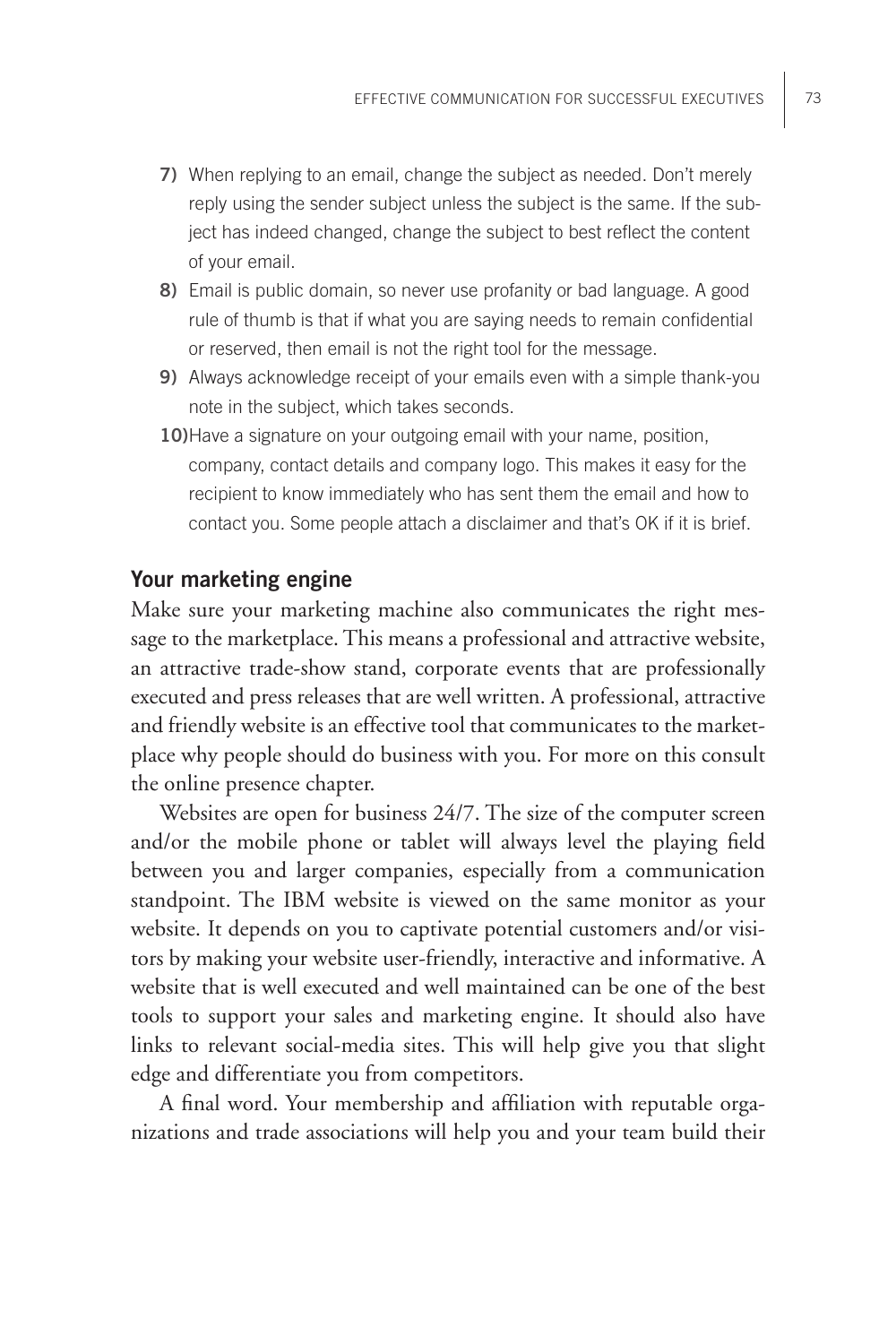professional networks, and get your message and brand out to those who can influence your business. A consistent and professional message is your key to success.

There is no doubt that effective communication skills are key to your success as a general manager, an entrepreneur or a CEO. While the organization size can add more challenges in keeping communication flowing properly, the suggestions in this chapter are effective and applicable to large and small organizations alike.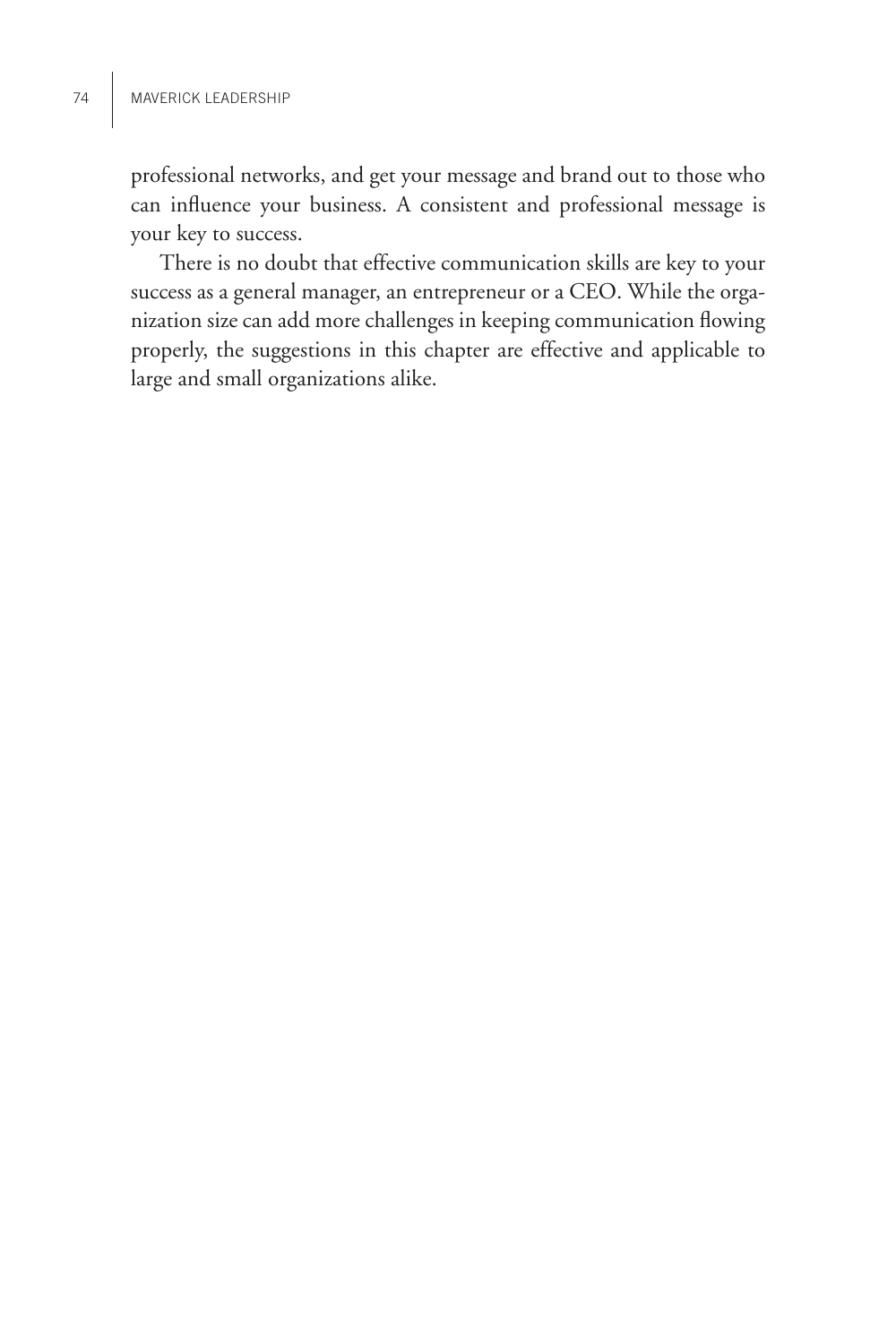**INTRODUCTION** 7 **CHAPTER 1 NAVIGATING SUCCESSFULLY THROUGH THE STAGES OF GROWTH** 13 **CHAPTER 2 SMALL IS BEAUTIFUL** 22 **CHAPTER 3 STRATEGIC PLANNING** 33 **CHAPTER 4 BUSINESS PLANNING** 39 **CHAPTER 5 LEADERSHIP AND TEAM-BUILDING** 46 **CHAPTER 6 RECRUITING THE RIGHT TALENT** 53 **CHAPTER 7 EFFECTIVE COMMUNICATION FOR SUCCESSFUL EXECUTIVES** 64 **CHAPTER 8 MANAGING PEOPLE** 75 **CHAPTER 9 SALES MANAGEMENT** 84 **CHAPTER 10 THE LOW-HANGING FRUITS IN YOUR PRICING SYSTEM** 95

**CHAPTER 11 THE OLIVE PRINCIPLE:** Managing Costs102